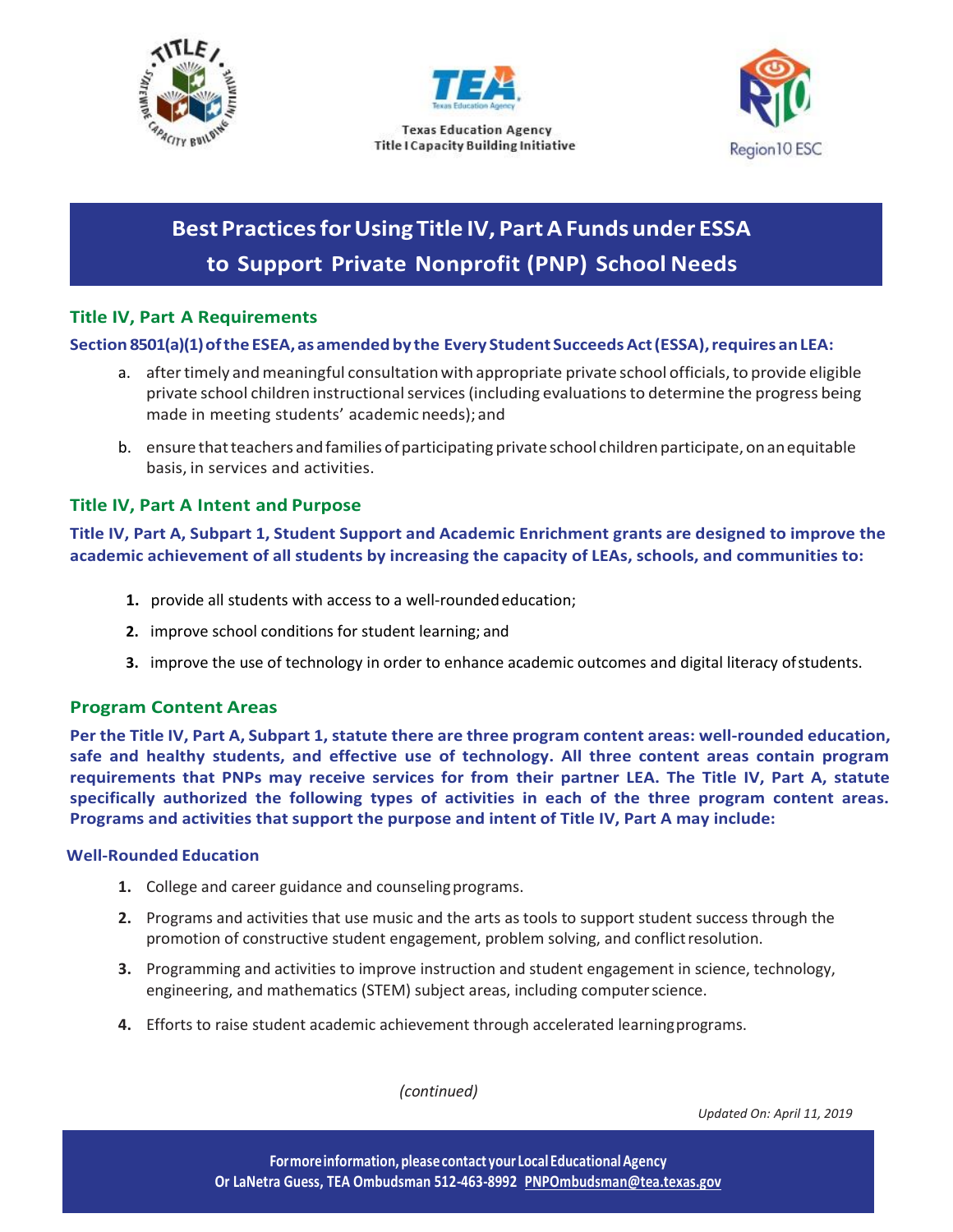#### *(continued)*

- **5.** Activities to promote the development, implementation, and strengthening of programs to teach traditional U.S. history, civics, economics, geography, or government education.
- **6.** Instruction, programs, or activities in languages other than English or environmentaleducation.
- **7.** Programs and activities that promote volunteerism and community involvement.
- **8.** Programs and activities that support educational programs that integrate multiple disciplines, such as programs that combine arts and mathematics.
- **9.** Other activities and programs to support student access to, and success in, a variety of well-rounded education experiences.

#### **Safe and Healthy Students**

- 1. Evidence-based drug and violence prevention activities and programs.
- **2.** School-based mental health services.
- **3.** Programs or activities that integrate health and safety practices into school or athletic programs, support a healthy, active lifestyle, prevent bullying and harassment, improve instructional practices for developing relationship-building, provide mentoring and school counseling to all students, improve school dropout, and establish learning environments that are essential for school readiness and academicsuccess.
- **4.** High-quality training for school personnel.
- **5.** Child sexual abuse awareness and prevention programs or activities.
- **6.** Designing and implementing a locally-tailored plan to reduce exclusionary discipline practices in elementary and secondary schools.
- **7.** Implementation of school-wide positive behavioral interventions andsupports.

## **Effective Use of Technology\***

- **1.** Providing educators, school leaders, and administrators with the professional learning tools, content, and resources.
- **2.** Developing or using effective or innovative strategies for the delivery of specialized or rigorous academic courses and curricula through the use oftechnology.
- **3.** Carrying out blended learning projects, which must include planning activities or ongoing professional development designed to support the implementation and academic success of the project aimed at teachers, principals, other school leaders or personnel.
- **4.** Providing professional development in the use of technology to enable teachers and instructional leaders to increase student achievement in STEM subjects including computerscience.
- **5.** Providing students in rural, remote, and underserved areas with the resources to take advantage of highquality digital learning experiences, digital resources, and access to online courses taught by effective educators.

*(continued)*

*Updated On: April 11, 2019*

**Formoreinformation, pleasecontact your Local EducationalAgency Or LaNetra Guess, TEA Ombudsman 512-463-8992 [PNPOmbudsman@tea.texas.gov](mailto:pnpombudsman@tea.texas.gov)**